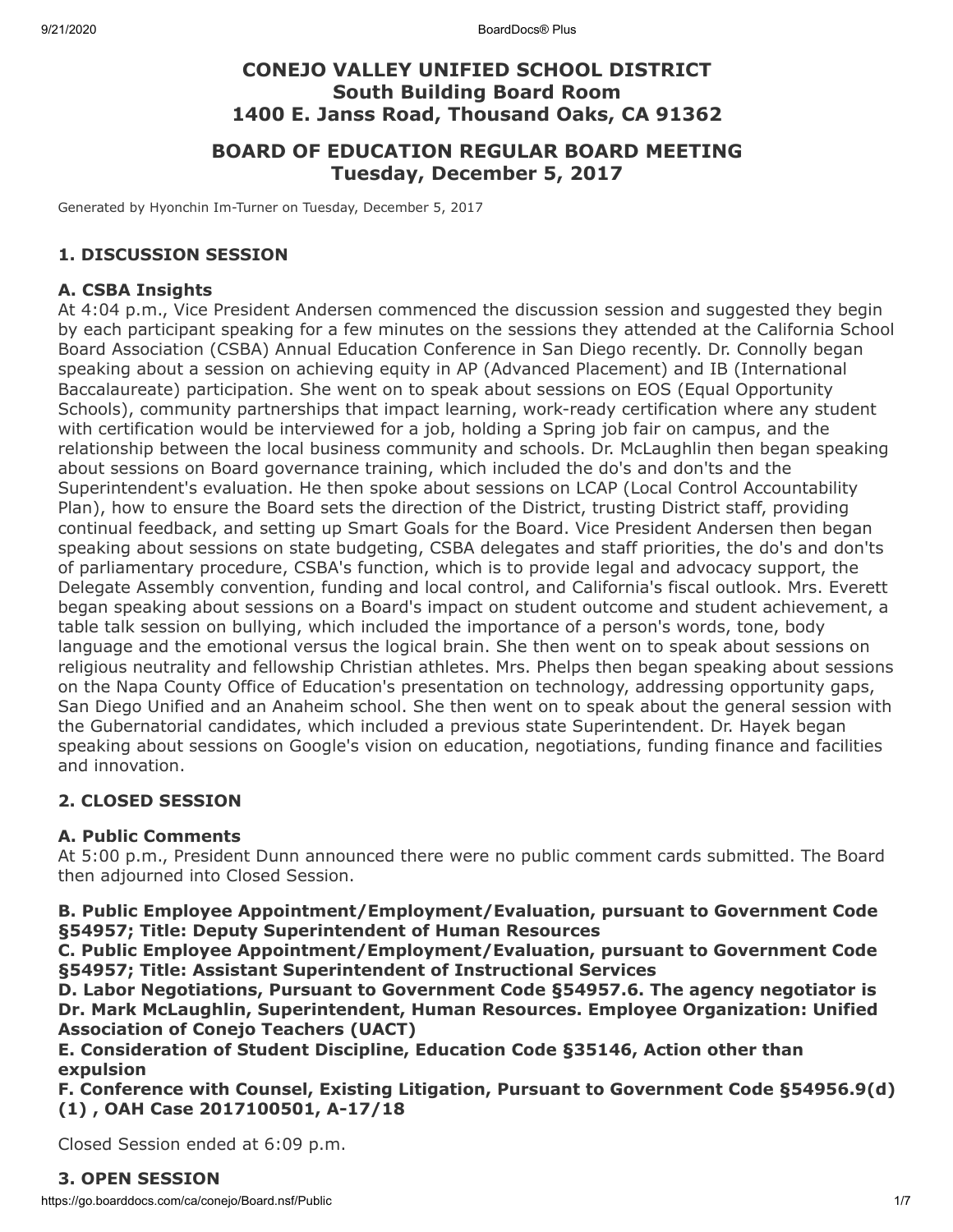## **A. Call the Meeting to Order and Roll Call**

Call to Order and Roll Call: President Dunn called the meeting to order at 6:10 p.m. Board Members present: President Mike Dunn, Vice President John Andersen, Sandee Everett, Dr. Betsy Connolly and Pat Phelps.

Administration present: Dr. Mark McLaughlin, Superintendent; Robert Iezza, Deputy Superintendent; Dr. Victor Hayek, Assistant Superintendent, Business Services; and Hyonchin Im-Turner, Executive Administrative Assistant.

## **B. Pledge of Allegiance**

### **C. Announcements from Closed Session and Open Session Procedures**

President Dunn announced the following appointments that were voted upon and approved in Closed Session:

Robert Iezza - Deputy Superintendent of Human Resources Luis Lichtl - Assistant Superintendent of Instructional Services

President Dunn then announced the following Closed Session items were discussed:

**D. Labor Negotiations, Pursuant to Government Code §54957.6. The agency negotiator is Dr. Mark McLaughlin, Superintendent, Human Resources. Employee Organization: Unified Association of Conejo Teachers (UACT)**

### **F. Conference with Counsel, Existing Litigation, Pursuant to Government Code §54956.9(d) (1) , OAH Case 2017100501, A-17/18**

Vice President Andersen made the motion to approve the settlement agreement for OAH Case 2017100501, seconded by Dr. Connolly. Motion carried 5-0. Vice President Andersen then made the motion to approve the settlement agreement for case A-17/18, seconded by Mrs. Phelps. Motion carried 5-0.

## **D. Approval of the Agenda**

Mrs. Phelps made the motion to approve the Agenda, seconded by Dr. Connolly. President Dunn asked if there was any discussion, which there was none. Motion carried 5-0.

### **E. Reorganization of the Board of Education**

Dr. McLaughlin explained the nomination process for the election of the Board President. Mrs. Phelps then nominated Mr. Andersen and Vice President Andersen accepted the nomination. Dr. McLaughlin asked for other nominations, which there were none. He then asked for comments or discussion, which there were none. He then advised Board members to place their votes for Mr. Andersen. Motion carried 5-0. Mr. Andersen and Mr. Dunn then exchanged seats.

Dr. McLaughlin turned the gavel over to President Andersen, who then thanked Mr. Dunn and opened the floor for nominations for Vice President. Mr. Dunn nominated Mrs. Everett for Vice President and Mrs. Everett accepted. Mrs. Phelps nominated Dr. Connolly and Dr. Connolly accepted. President Andersen asked if there were any comments. Mrs. Phelps explained her reasoning on nominating Dr. Connolly. President Andersen then advised the Board to place their votes for Mrs. Everett. Motion carried 3-2, with Dr. Connolly and Mrs. Phelps voting no. President Andersen then opened the floor for nominations for Clerk. Mrs. Everett nominated Dr. Connolly and Dr. Connolly accepted. Mr. Dunn nominated Mrs. Phelps and Mrs. Phelps declined. President Andersen advised the Board to place their votes for Dr. Connolly. Motion carried 5-0.

Mrs. Phelps made the motion to hold the Board meetings on the first and third Tuesdays of the month at 6:00 p.m. at the District office, seconded by Dr. Connolly. President Andersen asked if there was any discussion. Mrs. Everett mentioned the city Council's meeting dates and Dr. McLaughlin then stated the Board had previously approved the meeting dates of January 9, 2018 and January 23, 2018. Mrs. Phelps then withdrew her motion and made a new motion to hold the meetings on the first and third Tuesdays of the month beginning in February 2018 at 6:00 p.m. in the Board room located in Conejo Valley High School, seconded by Mrs. Everett. President Andersen asked if there was any discussion, which there was none. Motion carried 5-0.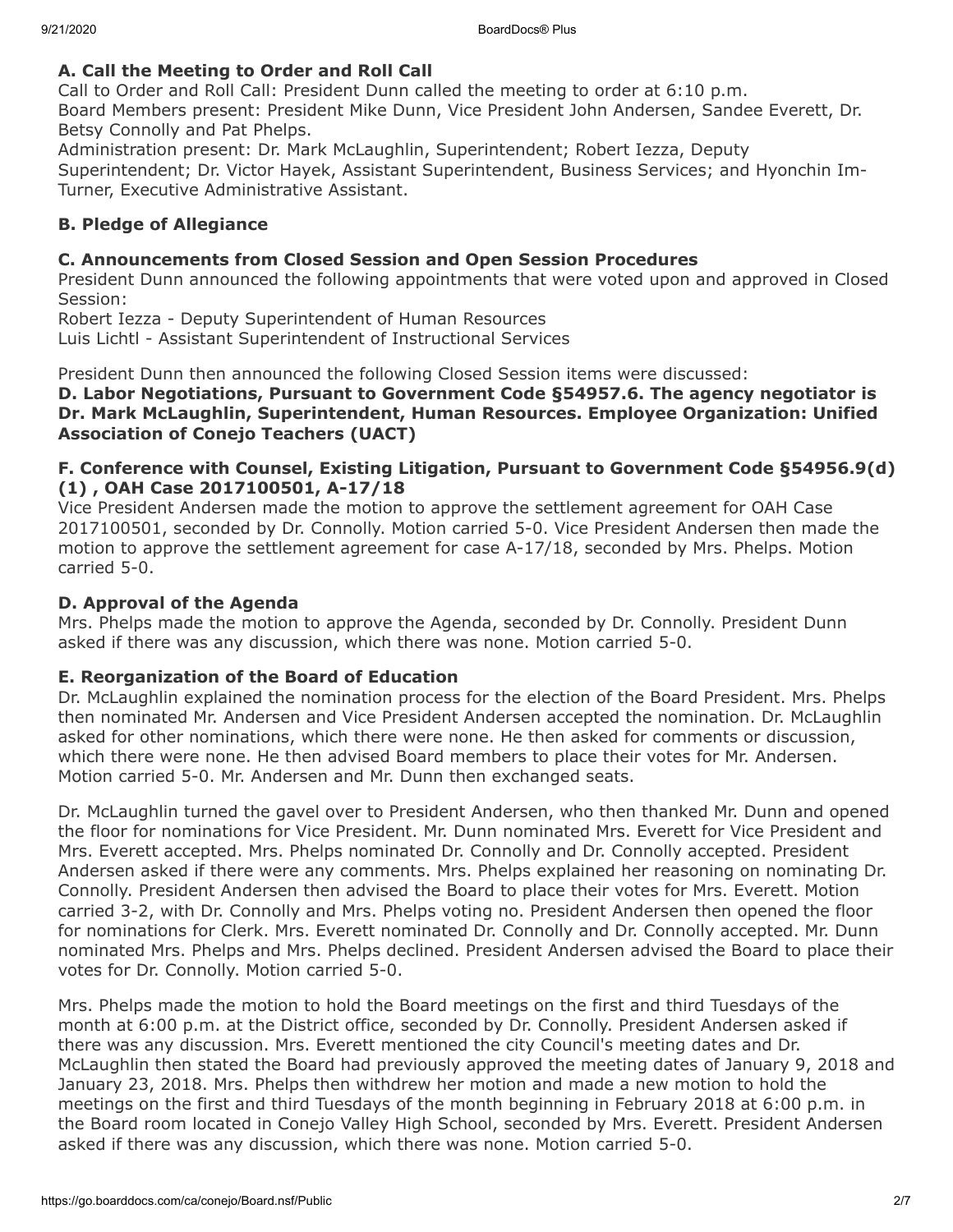President Andersen then asked Board members to send him an email on which committees they would like to be on. Mrs. Phelps commented on the need to vote for the Ventura County Committee representative. President Andersen then opened the floor for nominations. Mr. Dunn nominated Mrs. Everett, seconded by Mrs. Phelps and Mrs. Everett accepted. President Andersen asked if there were any other nominations or discussion, which there were none of either. Motion carried 5-0.

## **F. Reports from Student Reporters**

Century Academy: Laurel Lyman Conejo Valley High School: Joe Cardenas Newbury Park High School: Allison Gennette Thousand Oaks High School: Katelyn Barker Westlake High School: Marissa Huang

Student reporters provided an update on: Grizzly Youth Academy and the U.S. Army's visits to Conejo Valley High School, a stem cell lab, leadership summit at Regan Library, blood drive, a recent lock down, Thanksgiving activities and food drives, student participation in the All American Film Festival in New York, a school garden renovation, a Geography Bowl, athletic competitions and wins, Winter rallies, booster clubs activities, dance showcase, a cheer team competition, ASB commission community outreach activities, 'Stuff the Bus' to help victims of the Santa Paula fire, a choral program, and dance team winter showcase.

## **G. Recognitions**

Marmonte League Champions:

NPHS Boys and Girls Cross Country WHS Girls Golf WHS Girls Volleyball

Newbury Park High School Principal Steve Lepire, recognized the members and coaches of their Boys and Girls Cross Country teams. Westlake High School Assistant Principal of Athletics Brad Katz introduced the coaches and members of their Girls Golf and Girls Volleyball teams.

# **H. Reports from Parent Support Organizations**

Conejo Council PTA (CCPTA), Paula Nathan, President, began by speaking about the fires in and around the community and thanked fire departments for keeping folks safe. She then spoke about their annual community service project, a free holiday dinner, Reflections awards ceremony, and wished all a happy holiday season.

Conejo Schools Foundation (CSF), Cindy Goldberg, Executive Director, congratulated Mr. Lichtl, Mr. Iezza and President Andersen. She went on to speak about the Cash for Conejo Award recipients and described how each would use their awards. She concluded by speaking about their Cycles for Success program, the bike donations from AMGEN and gifting to CSF during the holiday season. District Advisory Council (DAC), Cindy Goldberg, President, thanked Mr. Iezza then spoke about the business that took place at the last DAC meeting.

# **I. Presentation: Communications Department Updates by Kimberly Gold**

Mrs. Gold presented an update on the Communication Department and marketing efforts. Board members asked questions to which Mrs. Gold responded.

### **J. Comments - Public**

President Andersen announced there were four comment cards submitted:

- 1. Lauren Gill proposed tossing out the current AR 6161.1 and approving the Superintendent Committee's policy amendments.
- 2. Laura Novak spoke about stakeholders and public comment speakers from outside of the community.
- 3. Jon Commings spoke about Mrs. Gold and the district's focus on students and teachers.
- 4. Jenny Fitzgerald made a statement about the recent approval of a Board Policy.

### **K. Comments - Board of Education**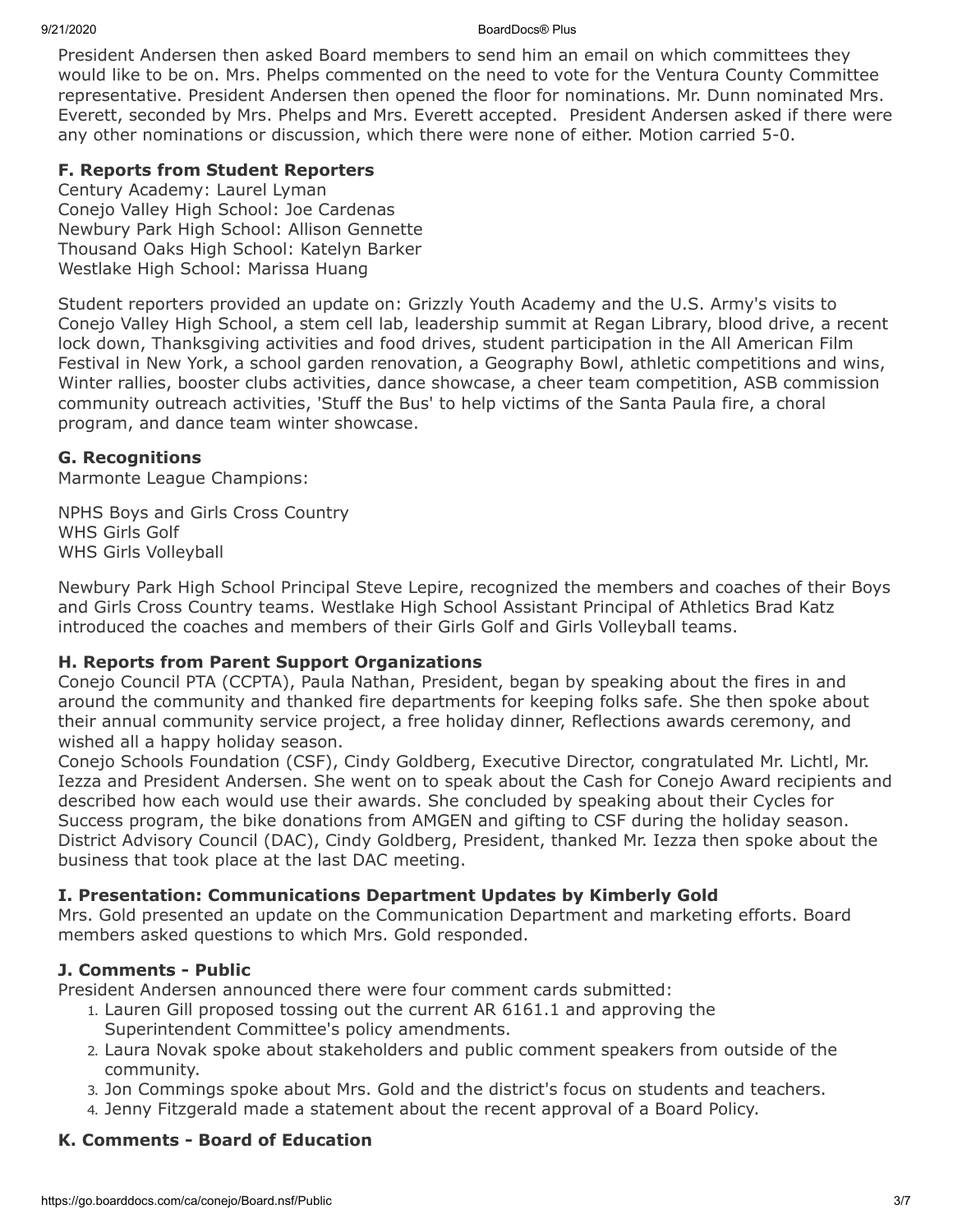Mrs. Everett spoke about an article in the Thousand Oaks Acorn that spotlighted a District student's achievements in math and thanked Acorn Reporter Dawn Megli-Thuna. She also spoke about meeting with NPHS staff and UACT Council and thanked them. Mrs. Everett then spoke about public comment speakers and teachers. Dr. Connolly thanked the community for sending the Board to the CSBA conference in San Diego and spoke about the Discussion Session held before the meeting. She went on to talk about standardized testing and a CSBA session called Mismeasurement of District Vital Signs. She then went on to thank the city of Thousand Oaks for the State of the City event earlier in the day and apologized to PTA for missing their Reflections event. Lastly, Dr. Connolly spoke about public comments and bringing forward suggestions on prioritizing speakers. President Andersen spoke about progress measurement methods and test scores, CSBA's advocacy organization for the state and their function and support in legal and political advocacy amd the Delegate Assembly. He then went on to thank Mayor Claudia Bill-de la Pena on complimenting CVUSD, CSF and Cindy Goldberg. President Andersen then thanked Board members and mentioned his meeting with Dr. McLaughlin to discuss planning Discussion sessions and the Superintendent's review process. He then went on to speak about choosing meetings to review and update Board protocols and the focus of planning meetings to be about improving student outcomes and the reputation of District.

## **L. Comments - Superintendent**

Dr. McLaughlin announced that students will not be in session the next day, nor will District employees be required to report to their sites due to the current fires in Ventura County. He then thanked the Board members and staff who attended the CSBA conference.

## **4. ACTION ITEMS – GENERAL – HUMAN RESOURCES**

### **A. Approval of Amendments to Board Policy 4113 - Assignment**

Mrs. Everett made the motion to approve, seconded by Dr. Connolly. President Andersen asked if there was any discussion, which there was none. Motion carried 5-0.

## **5. ACTION ITEMS – GENERAL – INSTRUCTIONAL SERVICES**

### **A. Approval of Proposed Rate Increase for CVUSD Child Care and Wonder Preschool Tuition**

Mrs. Phelps made the motion to approve, seconded by Dr. Connolly. President Andersen asked if there was any discussion, which there was none. Motion carried 5-0.

#### **B. Approval of Deletion of Board Policy and Administrative Regulation 0520.2 - Title I Program Improvement Schools**

Mr. Dunn made the motion to approve, seconded by Dr. Connolly. President Andersen asked if there was any discussion. Mrs. Phelps commented on the removal of this BP and AR. Motion carried 5-0.

### **C. Approval of New Administrative Regulation 5113.11 - Attendance Supervision**

Dr. Connolly made the motion to approve, seconded by Mr. Dunn. President Andersen asked if there was any discussion. Dr. Connolly inquired about the AR to which Mr. Iezza responded. Motion carried 5-0.

### **D. Approval of New Board Policy and Administrative Regulation 5113.12 - District Student Attendance Review Board**

Mrs. Phelps made the motion to approve, seconded by Dr. Connolly. President Andersen asked if there was any discussion. Mrs. Phelps commented on attendance supervisors. Motion carried 5-0.

### **E. Approval of Amendments to Board Policy and Administrative Regulation 5116.1 – Intradistrict Open Enrollment**

Mr. Dunn made the motion to approve, seconded by Mrs. Everett. President Andersen asked if there was any discussion. Dr. Connolly commented on a concern with not changing the school choice dates and requested to reconsider the current dates and give parents an earlier date to submit and receive approval letters. Dr. McLaughlin inquired with the Board and Mr. Iezza if the request could be approved. Mrs. Phelps made the motion to amend the AR by changing the March 1 date to February 1 and every other date moved up accordingly, seconded by Mrs. Everett. Mrs. Phelps asked for clarification on which dates would be moved up to which Dr. Connolly confirmed all dates. Mrs.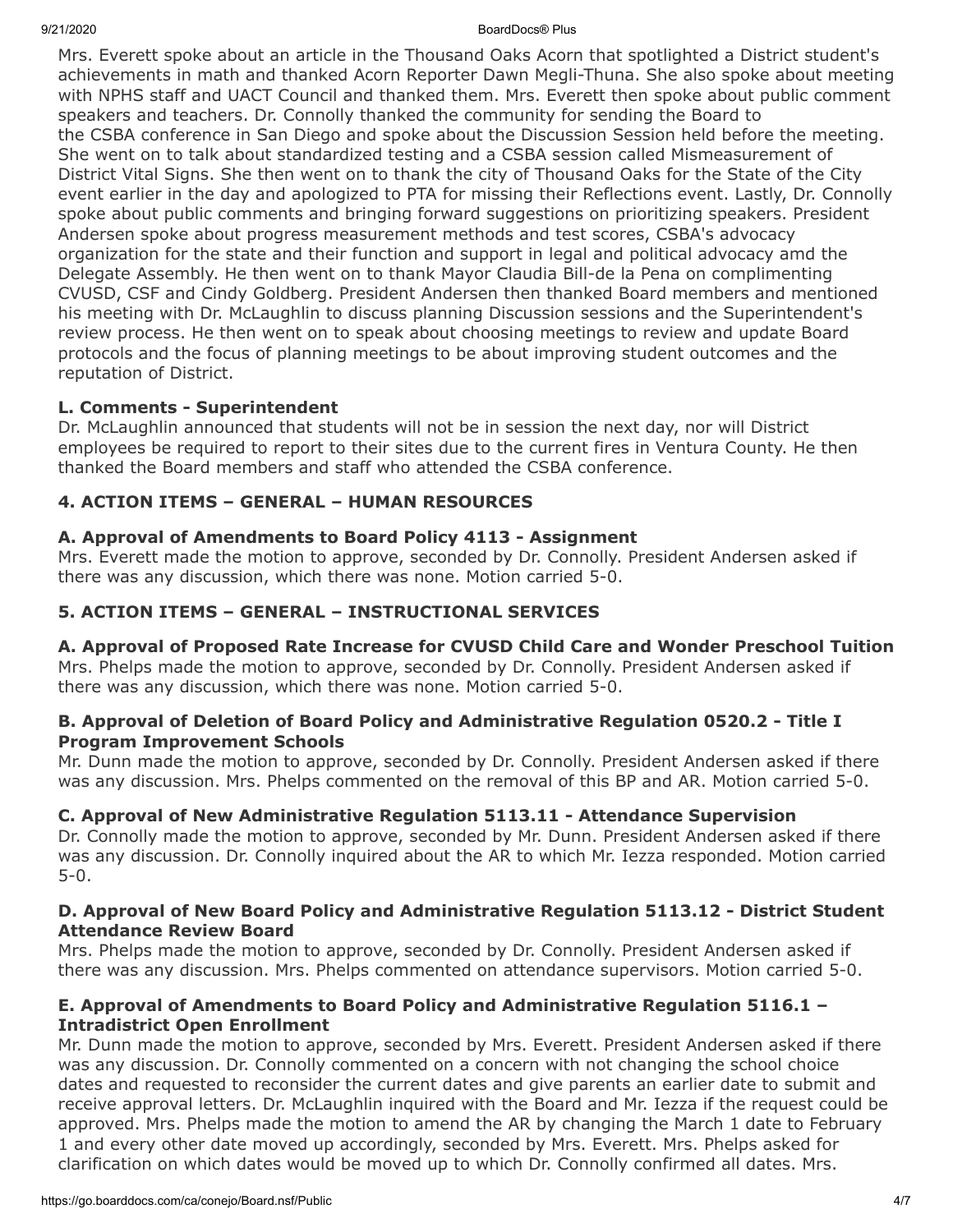Phelps then commented on studying surrounding districts to which Mr. Iezza responded. Dr. McLaughlin mentioned the accuracy in projections off of the enrollment study data. Motion carried 5- 0 on the amendment. Motion carried 5-0 on the original motion.

## **F. Approval of Amendments to Administrative Regulation 5117 – Interdistrict Attendance Permits**

Mr. Dunn made the motion to approve, seconded by Mrs. Everett. President Andersen asked if there was any discussion. Dr. Connolly mentioned a neighboring district's online enrollment system and the importance of online applications to which Dr. McLaughlin responded. Mrs. Phelps commented that the moving of intradistrict application dates will help the interdistrict process. Motion carried 5- 0.

## **G. Approval of Replacement of Administrative Regulation 5125.2 - Withholding Grades, Diplomas or Transcripts**

Mrs. Phelps made the motion to approve, seconded by Mrs. Everett. President Andersen asked if there was any discussion, which there was none. Motion carried 5-0.

# **H. Approval of Replacement of Board Policy 6153 - School-Sponsored Trips**

Mr. Dunn made the motion to approve, seconded by Mrs. Phelps. President Andersen asked if there was any discussion, which there was none. Motion carried 5-0.

## **I. Approval of New Board Policy and Administrative Regulation 6173.2 - Education of Children of Military Families**

Dr. Connolly made the motion to approve, seconded by Mr. Dunn. President Andersen asked if there was any discussion, which there was none. Motion carried 5-0.

# **6. ACTION ITEMS – GENERAL – BUSINESS SERVICES**

# **A. Approval of 2017/18 First Interim Financial Statements**

Mrs. Phelps made the motion to approve, seconded by Dr. Connolly. President Andersen asked if there was any discussion. Dr. Hayek provided a brief summary on First Interim Major Changes, a Financial Dashboard and Fund Balances. Board members asked questions regarding the data presented to which Dr. Hayek responded. Motion carried 5-0.

# **7. ACTION ITEMS - GENERAL - BOARD OF EDUCATION**

# **A. Approval of Assistant Superintendent of Instructional Services Contract**

Dr. Connolly made the motion to approve, seconded by Mr. Dunn. President Andersen highlighted terms of Mr. Lichtl's contract. Motion carried 5-0. Mr. Lichtl then spoke at the podium to thank his family, TOHS staff and the community. He then thanked the Board and Dr. McLaughlin, then finished by expressing his excitement and looking forward to his new position.

# **8. ACTION ITEMS – CONSENT**

- **A. Approval of Minutes November 7, 2017**
- **B. Approval of Minutes November 14, 2017**
- **C. Personnel Assignment Orders**
- **D. Stipulated Agreement #1-17/18 SA**
- **E. Contract For Nonpublic School Placement For a Student With a Disability #18-17/18**
- **F. Contract For Nonpublic School Placement For a Student With a Disability #19-17/18**
- **G. Approval of Contract ACHIEVE3000**
- **H. Approval of Contract In-N-Out Burger**
- **I. Parent Support/Booster Organization Reauthorization**
- **J. Acceptance of Donations/Gifts to the Conejo Valley Unified School District**
- **K. Disposal of Surplus and Obsolete Equipment**
- **L. Approval of Purchase Order Report (PO's exceeding \$5,000)**
- **M. Approval of Purchase Order Report (PO's under \$5,000)**
- **N. Approval of Addendum to the Certification of Signatures 2017-2018**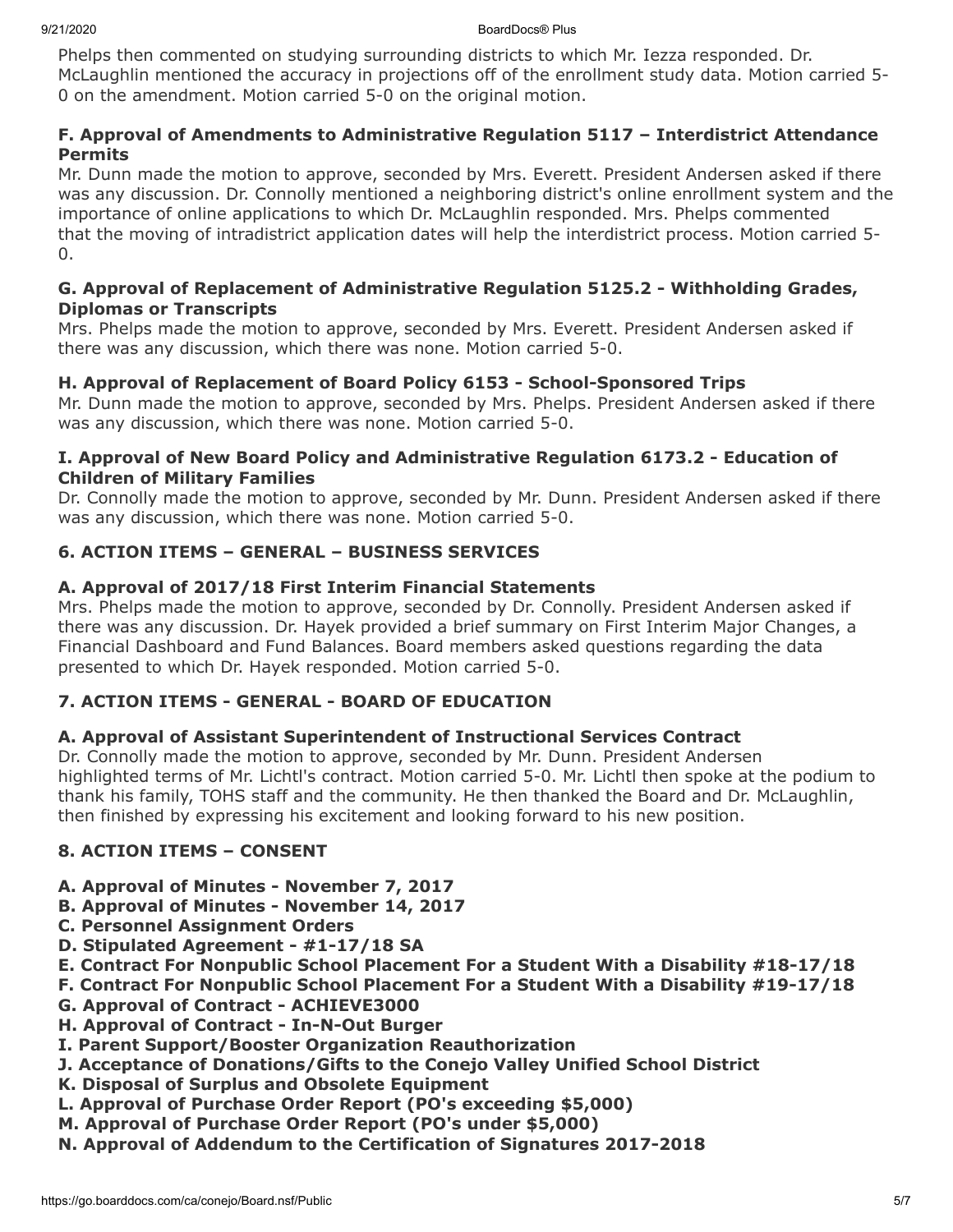**P. Notice of Completion - District Office Renovations - Conejo Valley Unified School District - Ardalan Construction Company, Inc.**

**Q. Notice of Completion - District Office Renovations - Horizon Hills - Ardalan Construction Company, Inc.**

**R. Notice of Completion - Communications Systems - Conejo Valley High School - Pacificom S. Approval of 2017-2018 Comprehensive Safety Plans**

#### **T. Design Build Contract Award for Second Phase of Proposition 39 Energy Efficiency and Conservation Projects**

Mrs. Phelps made the motion to approve the Consent Agenda, seconded by Dr. Connolly. President Andersen asked if there was any discussion, which there was none. Motion carried 5-0.

# **9. INFORMATION/DISCUSSION ITEMS – GENERAL – HUMAN RESOURCES**

#### **A. Approval of the Student Field Placement Agreement with California State University, Long Beach**

President Andersen asked if there was any discussion, which there was none.

## **10. INFORMATION/DISCUSSION ITEMS – GENERAL – INSTRUCTIONAL SERVICES**

### **A. Approval of 2018 Summer School/Extended Year Programs**

President Andersen asked if there was any discussion, which there was none.

#### **B. Approval of Replacement of Board Policy and Administrative Regulation 5131.6 - Alcohol and Other Drugs**

President Andersen asked if there was any discussion. Mrs. Phelps and Dr. Connolly recommended using consistent wording throughout the policy to which Mr. Iezza responded.

### **C. Approval of Replacement of Administrative Regulation 6112 - School Day**

President Andersen asked if there was any discussion. Mrs. Phelps inquired about the course requirement in AR to which Mr. Iezza responded.

### **D. Approval of Amendments to Administrative Regulation 6161.1 - Selection and Evaluation of Instructional Materials**

President Andersen announced there was one comment card submitted.

1. Randy Smith thanked Mrs. Everett and spoke about this AR possibly prolonging the divide between teachers and parents.

President Andersen asked if there was any discussion. Dr. Connolly inquired about the Exhibits and commented on her concerns with the AR. Dr. McLaughlin and Board members continued the discussion. Then the Board, by consensus, decided to remove the student/parent rationale from the alternative assignment request form.

# **11. INFORMATION/DISCUSSION ITEMS – GENERAL – BUSINESS SERVICES**

### **A. Approval of New Board Policy 3513.4 - Drug and Alcohol Free Schools**

President Andersen asked if there was any discussion, which there was none.

### **B. Approval of Amendment to Administrative Regulation 3515.6 - Criminal Background Checks for Contractors**

President Andersen asked if there was any discussion. Mr. Dunn inquired about the background checks to which Dr. Hayek responded.

### **C. Approval of Amendment to Board Policy 3280 - Sale or Lease of District-Owned Real Property**

President Andersen asked if there was any discussion, which there was none.

# **12. ADJOURNMENT**

# **A. Adjournment**

President Andersen adjourned the meeting at 9:47 p.m.